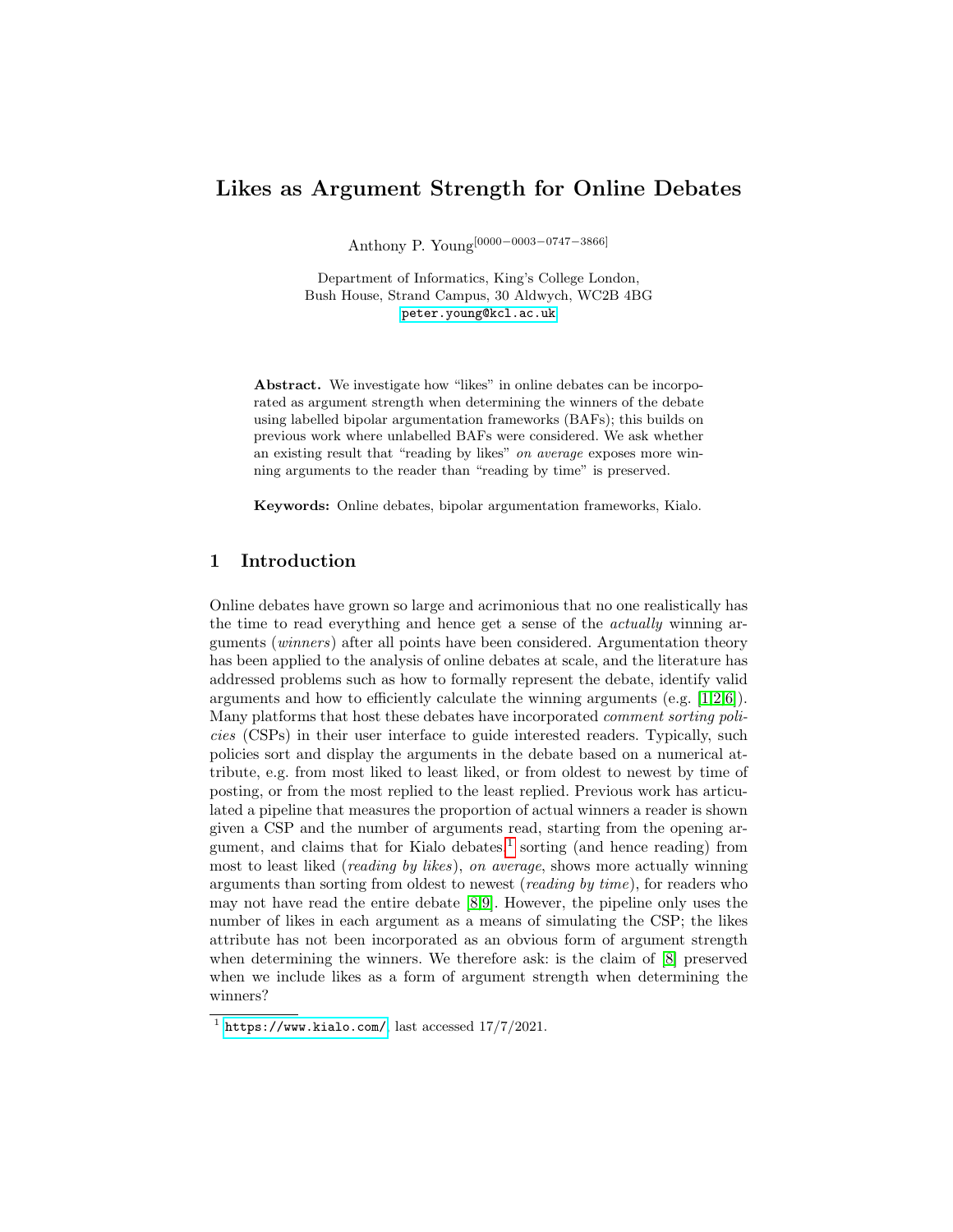### 2 Technical Background and Problem Statement

To evaluate how effective a CSP is in displaying winning arguments to a reader who may not have read the entire debate, we have devised the following pipeline shown in Figure [1](#page-1-0) [\[8,](#page-3-3)[9\]](#page-3-4). Its steps are as follows:



<span id="page-1-0"></span>Fig. 1. A schematic of the pipeline from [\[8,](#page-3-3)[9\]](#page-3-4) used to evaluate comment sorting policies

- 1. We start with an online debate, which has been mined and cleaned into a bipolar argumentation framework (BAF) [\[3\]](#page-3-5). This is a tree whose vertices are arguments - each argument has some text and associated numerical attributes such as likes and time of posting - and whose directed edges are replies that are either attacking or supporting; for arguments a and b,  $a \rightarrow b$ denotes that  $a$  replies to  $b$ , and  $b$  is prior to  $a$  in time. The opening argument is called the root, arguments that have not yet received any replies are leaves, and every non-root argument replies to exactly one other argument. Assume the tree has  $N \in \mathbb{N}^+$  arguments.
- 2. We calculate the set of winning arguments in the usual way (e.g. [\[3,](#page-3-5)[4,](#page-3-6)[5\]](#page-3-7)). The set of winning arguments exists and is unique, because a tree BAF gives a directed acyclic argumentation framework (e.g. [\[7,](#page-3-8) Corollary 8.13]). We call this set the *actual winners*, denoted  $G$  as it is the grounded extension [\[4\]](#page-3-6).
- 3. To simulate a CSP, we sort the BAF into a line starting from the root of the tree (the opening argument), and reading "against" the directed edges until we reach a leaf (depth-first search, DFS), such that if there is a choice of which arguments to reach next,<sup>[2](#page-1-1)</sup> we choose the argument with the highest or lowest attribute (e.g. likes or time or number of replies). We give an example:

<span id="page-1-2"></span>*Example 1.* Consider an online debate of five arguments  $a_0$  to  $a_4$ , where  $a_1$ replies to  $a_0$ ,  $a_2$  and  $a_4$  reply to  $a_1$ , and  $a_3$  replies to  $a_2$ . This is visualised in Figure [2.](#page-2-0) Suppose that  $a_2$  is more liked than  $a_4$ , but  $a_4$  is earlier than  $a_2$ . If we sort from most to least liked following DFS, the sorting order will be  $a_0, a_1, a_2, a_3, a_4$ ; due to DFS, argument  $a_3$  is read prior to  $a_4$  even if  $a_3$ is less liked than  $a_4$ . If we sort from earliest to latest, the sorting order is  $a_0, a_1, a_4, a_2, a_3$ . Due to the direction of replies,  $a_3$  is necessarily later than  $a_2$ , which in turn is later than  $a_4$ .

4. Given this sorting of the BAF tree, we choose an initial segment of  $0 \leq n \leq N$ arguments, these arguments induce a sub-BAF, whose winning arguments

<span id="page-1-1"></span><sup>&</sup>lt;sup>2</sup> i.e. we are at an argument with in-degree  $> 1$ .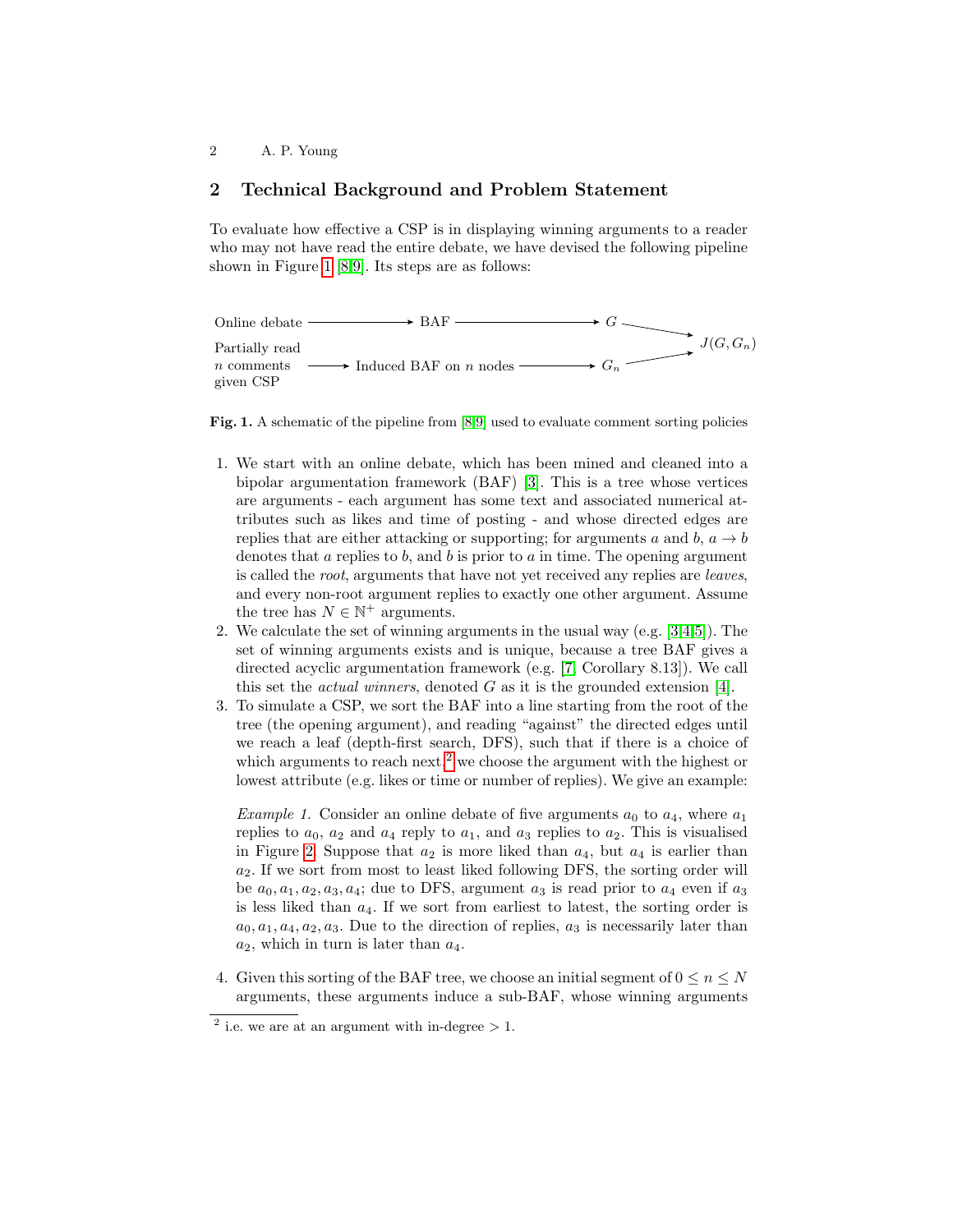

<span id="page-2-0"></span>Fig. 2. The online debate from Example [1](#page-1-2) to illustrating comment sorting

can also be calculated. Just like in Step 2, this set of winners exists and is unique, and we denote it  $G_n$ ; we call  $G_n$  the provisional winners. The intuition is that if our reader cannot read the entire debate, he or she will apply the CSP and sort the comments from most to least liked, and read the top  $n$  such comments. Assuming this reader is rational in the sense of argumentation theory, he or she will think that the arguments in  $G_n$  have won the debate. Of course, when  $n \neq N$ ,  $G_n \neq G$  in general.

5. We then quantitatively compare G and  $G_n$  via their *Jaccard coefficient* [\[8](#page-3-3)[,9\]](#page-3-4): for finite sets  $A, B$ ,

$$
J(A,B) := \frac{|A \cap B|}{|A \cup B|} \in [0,1] \text{ and } J(\emptyset, \emptyset) := 1.
$$
 (1)

We then calculate an averaged Jaccard coefficient,  $\frac{1}{N} \sum_{n=1}^{N} J(G, G_n)$  for each debate in our dataset, and examine the distribution of such values for the entire dataset of debates for each CSP.

It is claimed [\[8\]](#page-3-3) that for Kialo debates, reading by likes is on average better (i.e. a statistically significantly larger median averaged Jaccard across debates in our dataset) than reading by time.

The pipeline is quite modular and adaptable. For example, in Stage 1, we can incorporate appropriate argument mining or natural language processing techniques depending on how structured the online debate dataset is [\[8\]](#page-3-3). However, the likes attribute is only used to sort according to the CSP at present. It is tempting to interpret likes as some form of argument strength - whether that is to do with whether the argument makes a "good point", or that the argument is somehow more plausible, or whether the people who up-vote arguments by increasing their likes want the argument to be accepted regardless of its truth. We therefore motivate two tasks:

1. Conceptually clarify what "likes" means in the dataset of online debates to be analysed. For example, in Kialo, "likes" is a measure of how plausible an argument is, and is calculated by people voting for various arguments after the debate has been completed [\[8\]](#page-3-3). This interpretation may not carry over to less clean debates such as those in Reddit.[3](#page-2-1)

<span id="page-2-1"></span> $3$  <https://www.reddit.com/>, last accessed  $21/9/2021$ .